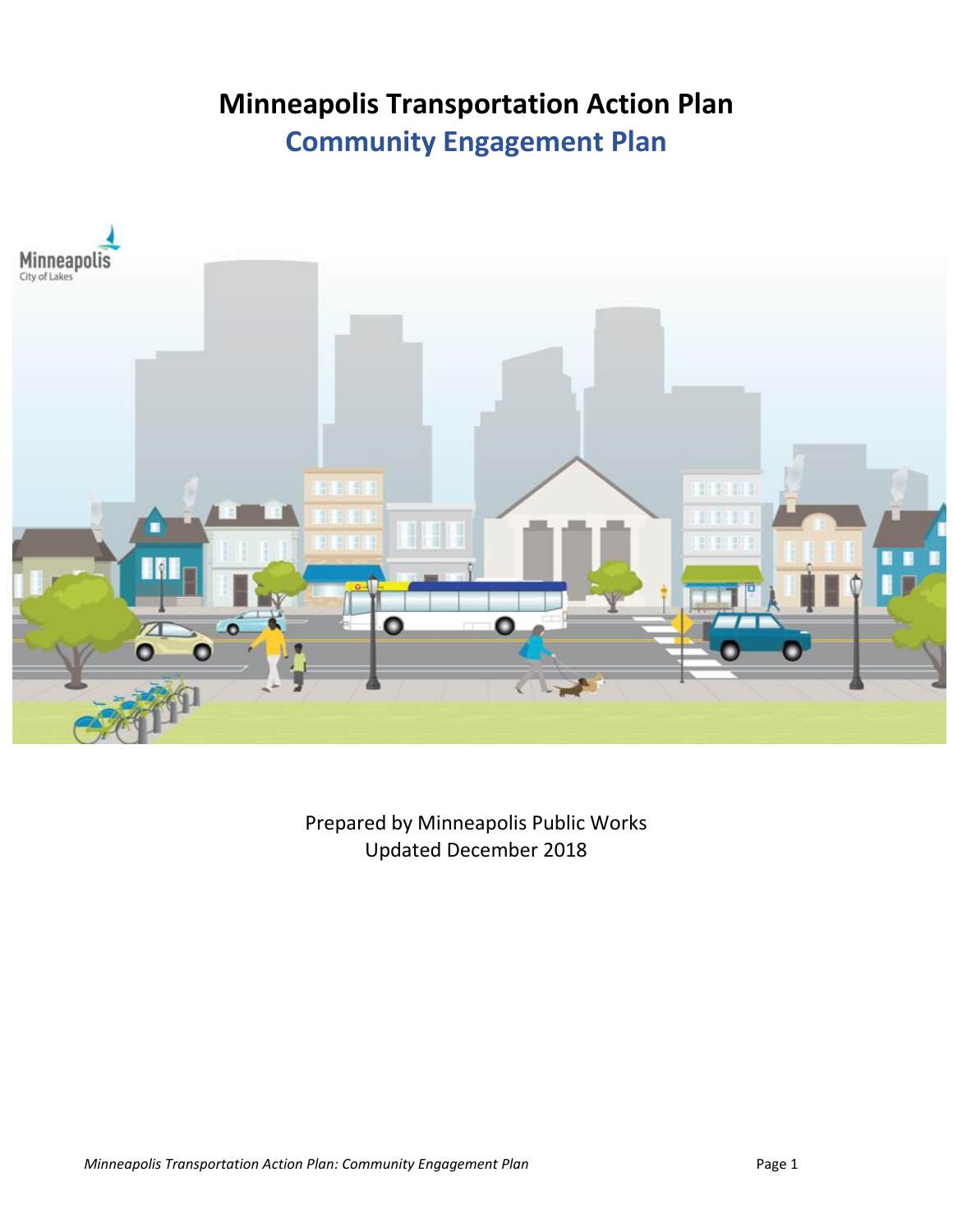

## **Minneapolis Transportation Action Plan Community Engagement Plan**

## **Project Team**

#### **Public Works Transportation Planning and Programming Division**

Jenifer Hager – Director Kathleen Mayell –Transportation Planning Manager Simon Blenski – Transportation Planner Jasna Hadzic-Stanek – Transportation Planner Forrest Hardy – Transportation Planner Becca Hughes –Transportation Planner Chris Kartheiser – Associate Transportation Planner Caroline Miller – Transportation Planner Virginie Nadimi –Associate Transportation Planner

#### **Engagement Consultant**

Anne Carroll, [Carroll, Franck and Associates](http://carrollfranck.com/)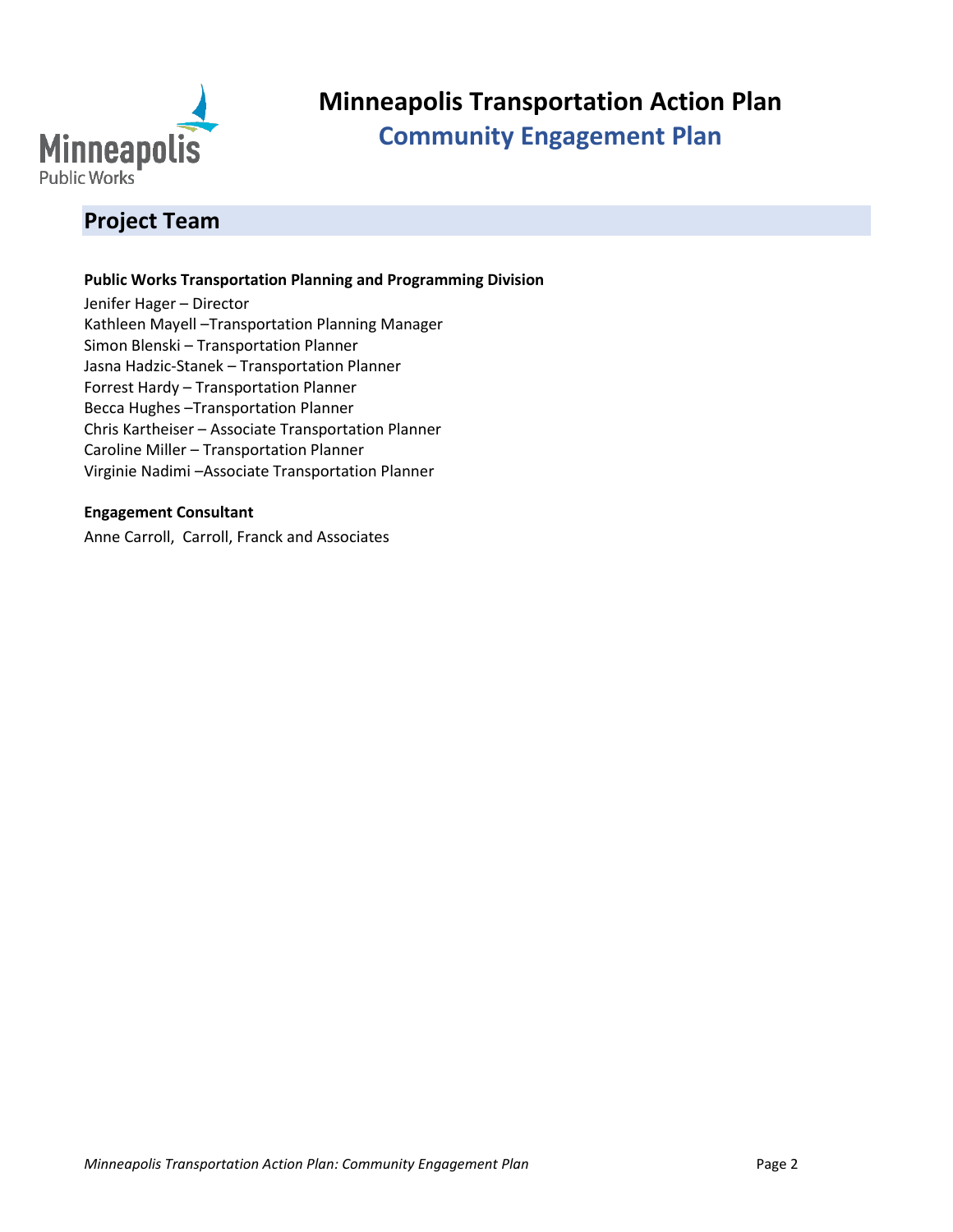

## **Minneapolis Transportation Action Plan Draft Community Engagement Plan**

*Updated December 2018*

### **Minneapolis Transportation Action Plan - Project Overview**

The City of Minneapolis Department of Public Works is updating its 10-year Transportation Action Plan, previously known as [Access Minneapolis.](http://www.minneapolismn.gov/publicworks/transplan/) The purpose of this planning effort is to identify how, through specific strategies and actions, the City will implement th[e transportation policies](https://minneapolis2040.com/topics/transportation/) articulated in the [Minneapolis 2040](https://minneapolis2040.com/topics/transportation/)  [Comprehensive Plan.](https://minneapolis2040.com/topics/transportation/) Work on the Minneapolis Transportation Action Plan began in 2017 and is expected to last into 2020. Engagement around the Minneapolis Transportation Action Plan will be coordinated with engagement for the City's [Vision Zero](http://www.minneapolismn.gov/publicworks/TransportationPlanning/visionzero) Action Plan, which is being developed concurrently. Vision Zero is the City's commitment to eliminate traffic deaths and severe injuries on streets in Minneapolis by 2027.

[Access Minneapolis](http://www.minneapolismn.gov/publicworks/transplan/) included the following six plan components that were adopted between 2007 and 2011:

- [Downtown Action Plan,](http://www.minneapolismn.gov/publicworks/transplan/comp/public-works_trans-plan_dwtnactionplan) 2007
- [Citywide Action Plan,](http://www.minneapolismn.gov/publicworks/transplan/comp/public-works_trans-plan_citywideactionplan) 2009
- [Pedestrian Master Plan,](http://www.minneapolismn.gov/pedestrian/pedestrian_pedestrian-masterplan) 2009
- [Bicycle Master Plan,](http://www.minneapolismn.gov/bicycles/WCMS1P-135610) 2011, and Protected Bikeway Update to the Bicycle Master Plan, 2016
- [Design Guidelines for Streets and Sidewalks,](http://www.minneapolismn.gov/publicworks/transplan/comp/public-works_trans-plan_designguidelines) 2008
- [Streetcar Planning,](http://www.minneapolismn.gov/publicworks/transplan/comp/public-works_trans-plan_streetcarstudy) 2007, 2010

In 2017, Public Works conducted an internal assessment of the Access Minneapolis Plan to identify key accomplishments and shortcomings and to prepare for the Minneapolis Transportation Action Plan. The full Access Minneapolis Assessments can be found here.

Below are the key directions that will guide the process of developing the Minneapolis Transportation Action Plan:

- Develop clear strategies and actions that will contribute to the overarching goals of, and implement the transportation policies outlined in, th[e Minneapolis 2040 Comprehensive Plan;](https://minneapolis2040.com/)
- Prepare a single, tightly integrated transportation action plan that emphasizes the City's commitment safety, equity<sup>1</sup> and complete streets by building and operating a complete and integrated public right-ofway;
- Position the City to welcome and enable innovation and new technology that advance city goals; and
- Provide clear guidance and direction for the City of Minneapolis and its partner agencies.

The Minneapolis Transportation Action Plan will be completed as a single, tightly integrated plan encompassing several topics, as described below:

- 1. **Advanced Mobility:** Advanced mobility will define the approach to proactively harnessing innovation and new technology related to transportation to welcome change and enable the advancement of city goals.
- 2. **Pedestrian:** The pedestrian topic will develop a pedestrian priority network, identify barriers and develop specific strategies and actions to remove these barriers, to make walking and rolling safe, convenient, and desirable for all.

 $\overline{\phantom{a}}$ 

 $<sup>1</sup>$  Achieving equity in transportation means that the quality of the transportation networks in the city creates fair and just opportunities</sup> and outcomes for all people.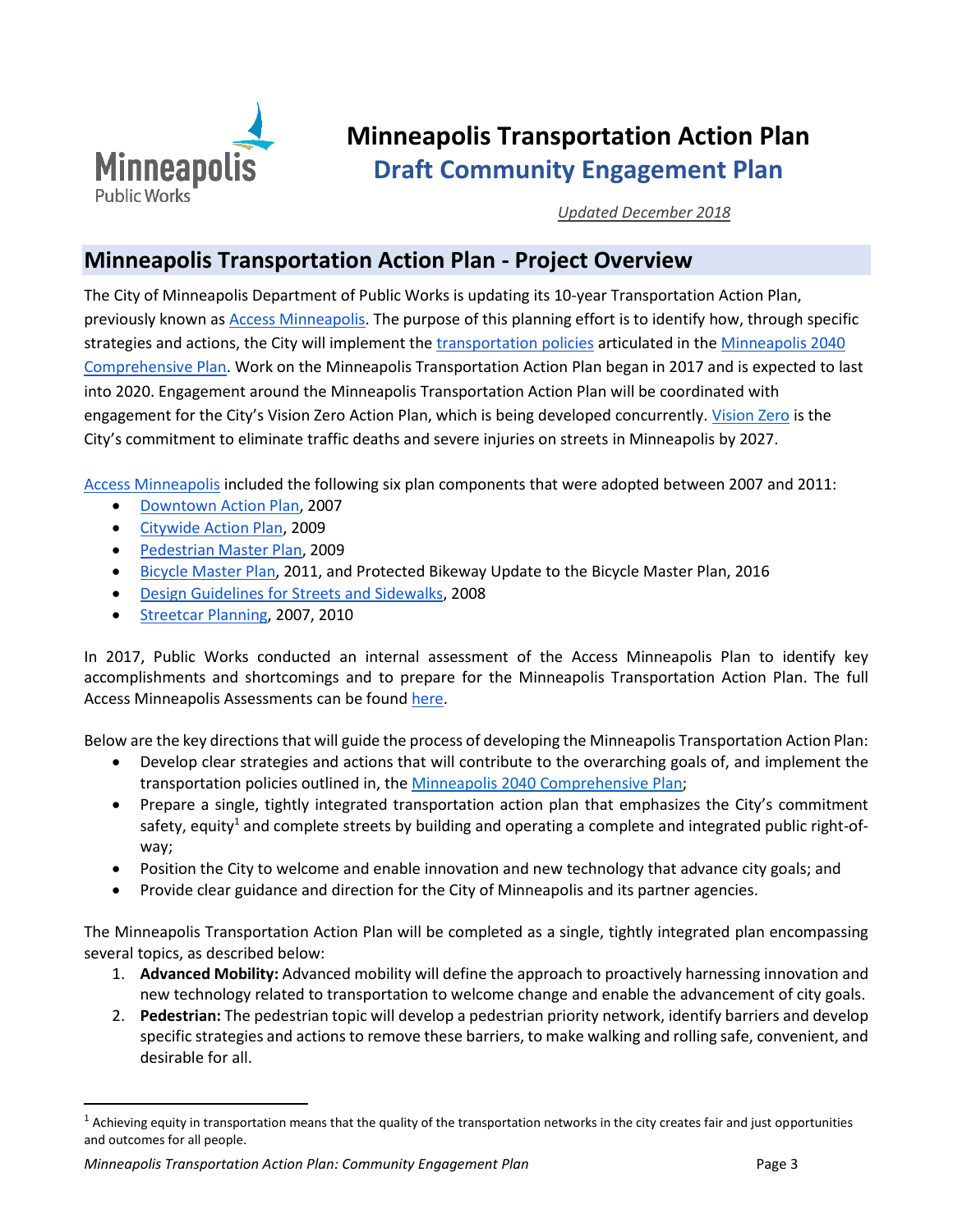- 3. **Bicycle**: The bicycle topic will establish an all ages and abilities bikeway network that will inform street design that will enable bicycling to be a safe, comfortable, and convenient way to travel year-round, and integrate low-powered vehicles (scooters, electric skateboards, etc.) into the planning framework and action items.
- 4. **Transit:** The transit topic will set the City's vision and role in advancing transit frequency, travel time, reliability, and increasing ridership. This topic will also analyze and improve access and connections to transit, working toward greater convenience for system users.
- 5. **Freight**: The freight topic will update the truck route network and evaluate ways to facilitate the safe and efficient movement of goods within Minneapolis' multimodal transportation network. The topic will also focus on integration of freight in an urban context, including last mile deliveries and integration into the Complete Streets policy.
- 6. **Street Operations:** This topic will identify areas of opportunity for improving system efficiency, safety, comfort, and accessibility in alignment with the City's Complete Streets Policy.
- 7. **Street Design:** The updated street design guide will provide design guidance for sidewalks, bikeways, roadways, and intersections within the city. The street design guide will advance Vision Zero and Complete Streets policies and meet the needs of a growing city and its dynamic transportation landscape.

The Minneapolis Transportation Action Plan will be coordinated with the Vision Zero Action Plan, a stand-alone document that will develop priority actions to eliminate traffic deaths and severe injuries on streets in Minneapolis.

The Minneapolis Transportation Action Plan and supporting community engagement will be completed by Minneapolis Public Works staff with technical support by consultants as needed. Technical work will be done in coordination with multiple city departments and county, regional, and state agencies and community partners. Additionally, the following committees will help shape the Minneapolis Transportation Action Plan:

- **Work groups:** Individual work groups comprised of internal city staff, external agency and partners, and representation from the Minneapolis Pedestrian Advisory Committee, Bicycle Advisory Committee, Advisory Committee on People with Disabilities, and the Minneapolis Advisory Council on Aging have been established for each plan topic to guide the content and recommend strategies and action items.
- **Interagency Technical Advisory Committee**: A staff level group of City of Minneapolis departments, partner agencies, and industry representatives (freight, shared mobility, etc.) will inform the technical details and overall approach across all plan topics and provide recommendations to the Steering Committee.
- **Steering Committee**: Leadership from Public Works and Community Planning and Economic Development will guide decision-making for the plan.
- **Policy Advisory Committee**: City Leadership will provide high-level direction and policy guidance on this planning effort.

Between 2016 and 2018, the City conducted significant [community engagement](https://minneapolis2040.com/planning-process/) to develop [Minneapolis 2040,](https://minneapolis2040.com/planning-process/) the City's Comprehensive Plan. Engagement efforts on the Minneapolis Transportation Action Plan will build from this previous work and th[e public feedback](https://minneapolis2040.com/received-public-comments/) received on th[e transportation topic](https://minneapolis2040.com/topics/transportation/) in Minneapolis 2040.

Development of the Minneapolis Transportation Action Plan began in early 2018 and is expected to last into 2020. Engagement will be conducted in three phases:

- **Phase 1 Engagement (Spring - Winter 2018)**
	- $\circ$  Gather high-level community input on key questions related to travel mode choices and mode preferences
	- o Document, compile, and share engagement results
- **Phase 2 Engagement (Winter 2019 - Summer 2019)**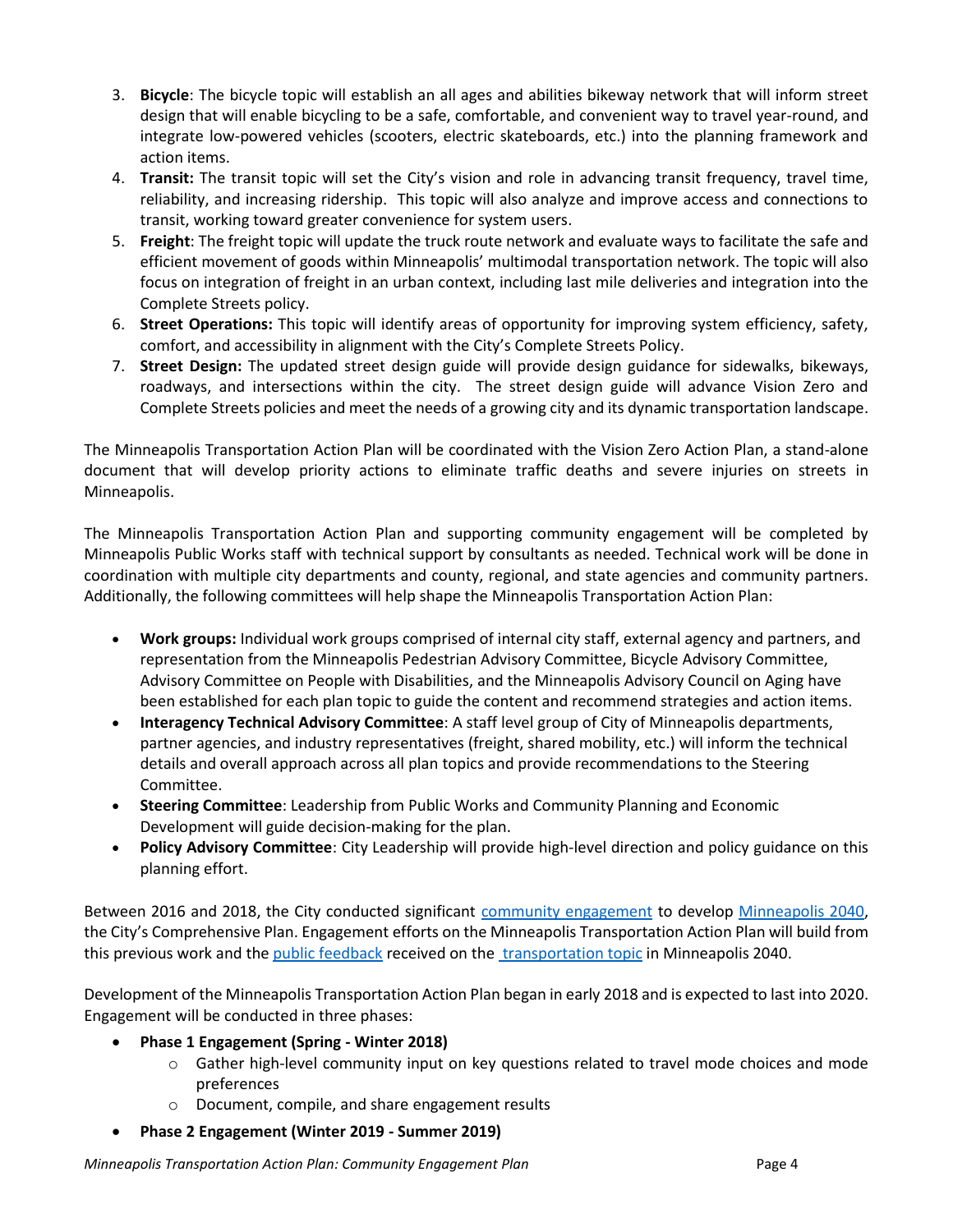- o Share input and feedback summarized from Minneapolis 2040 engagement and Minneapolis Transportation Action Plan phase 1 engagement
- o Present and gather stakeholder and community input on draft plan materials, including but not limited to:
	- Existing conditions
	- Demographic and travel trends
	- Networks and related criteria used to develop them
	- Strategies and actions
	- Goals and metrics
	- Cross-cutting themes
- o Document, compile, and share engagement results
- **Phase 3 Engagement (Fall - Winter 2019/2020)**
	- o Present and gather public comment on draft Minneapolis Transportation Action Plan
	- o Document, compile, and share feedback collected
- **Upon completion of Phase 3:** Public Works will make final revisions and present the Minneapolis Transportation Action Plan to City Council.

### **Engagement Design**

#### **Core Values**

In alignment with the City of Minneapolis' prior adoption of the International Association for Public Participation (IAP2) Core Values for Public Participation, Public Works is conducting this engagement process in accordance with the core engagement values as defined below:

- Community engagement is based on the belief that those who are affected by a decision have a right to be involved in the decision-making process.
- Community engagement includes the promise that the public's contribution will influence the decision.
- Community engagement promotes sustainable decisions by recognizing and communicating the needs and interests of all participants, including decision makers.
- Community engagement seeks out and facilitates the involvement of those potentially affected by or interested in a decision.
- Community engagement seeks input from participants in designing how they participate.
- Community engagement provides participants with the information they need to participate in a meaningful way.
- Community engagement communicates to participants how their input affected the decisions.

#### **Code of Ethics**

Public Works staff will be responsible for implementing the engagement process for the Minneapolis Transportation Action Plan. Staff has adopted the International Association for Public Participation Code of Ethics to guide the work. This code of ethics includes the following principles:

- **Purpose**. We support public participation as a process to make better decisions that incorporate the interests and concerns of all affected stakeholders and meet the needs of the decision-making body.
- **Role of Professional.** We will enhance the public's participation in the decision-making process and assist decision makers in being responsive to the public's concerns and suggestions.
- **Trust**. We will undertake and encourage actions that build trust and credibility for the process and among all the participants.
- **Defining the Public's Role**. We will carefully consider and accurately portray the public's role in the decision-making process.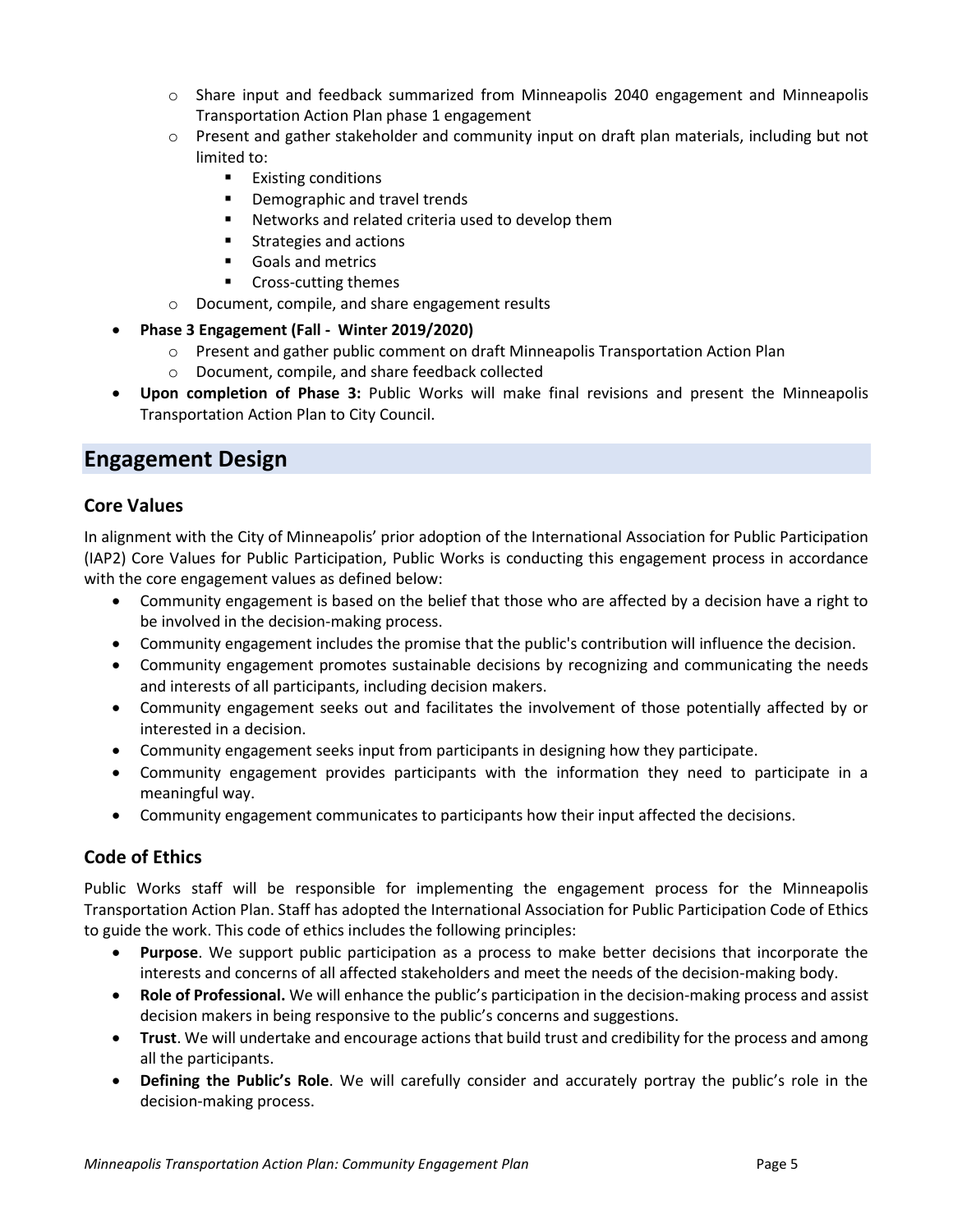- **Openness**. We will encourage the disclosure of all information relevant to the public's understanding and evaluation of a decision.
- **Access to the Process**. We will ensure that community members have fair and equal access to the public participation process and the opportunity to influence decisions.
- **Respect for Communities.** We will avoid strategies that risk polarizing community interests or that appear to "divide and conquer."
- **Advocacy**. We will advocate for the public participation process and will not advocate for an interest, party or project outcome.
- **Commitments**. We will ensure that all those decisions made by the decision maker are made in good faith.
- **Support of the Practice**. We will mentor new professionals in the field and educate decision makers and the public about the value and use of public participation.

#### **Engagement Objectives**

Through a strategic workshop led by an engagement specialist, Public Works developed the following engagement objectives for the Minneapolis Transportation Action Plan process:

- Gather input/feedback on:
	- $\circ$  Issues, topics, and action items that are relevant to this Transportation Action plan update
	- o Questions that cross all transportation modes and topics
	- $\circ$  Topics of interest to stakeholders that fit within the broader planning framework of the Minneapolis Transportation Action Plan
- Provide community members with information that:
	- $\circ$  Ties this planning effort to the goals, policies and actions of Minneapolis 2040 Comprehensive Plan
	- o Makes clear the significance and impact of the Minneapolis Transportation Action Plan on subsequent transportation decisions, actions, activities and capital project development
	- $\circ$  Helps people understand how the Minneapolis Transportation Action Plan affects them and addresses broader transportation issues and trends
	- o Explains existing and projected travel and demographics trends
	- o Is meaningful and understandable
	- o Explains how transportation modes, topics, and issues are connected, interdependent, and necessary to achieve goals related to safety, health, resiliency, sustainability, economic prosperity and more
	- $\circ$  Highlights the intersections of all transportation modes to the overall transportation network
- Deliver a community engagement process that:
	- o Engages a broad spectrum of people and stakeholders including residents, workers, visitors, families, youth, students, businesses owners, and more
	- o Prioritizes engagement with traditionally underrepresented groups and the people in most need in both process and content
	- $\circ$  Engages people in an intentional, organized, and convenient manner, whether in person or online
	- $\circ$  Is fair, transparent, and inclusive, and helps ensure participants feel welcomed and respected
	- o Uses tools and techniques tailored to the participants and content
	- o Uses people's time efficiently and effectively
	- $\circ$  Includes regular monitoring of people being reached and adjusting engagement design as needed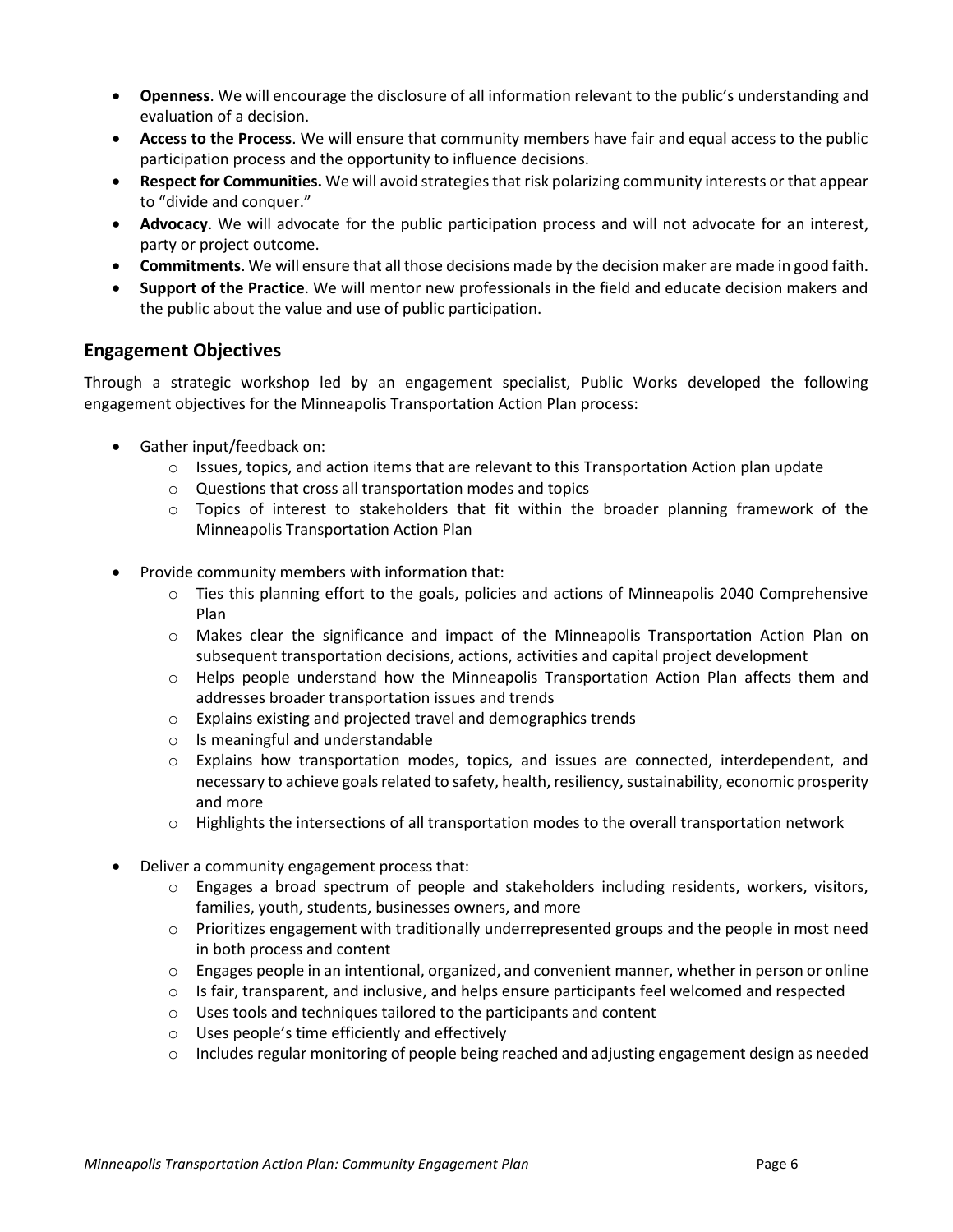#### **Key Stakeholders and Engagement Methods**

Public Works is committed to working directly with stakeholders throughout the process to ensure that concerns and aspirations are consistently understood, considered, and reflected in the alternatives developed; Public Works will provide feedback on how stakeholder input influenced decisions in the Minneapolis Transportation Action Plan.

Public Works staff intends to conduct an inclusive engagement processto develop the Minneapolis Transportation Action Plan. Public Works collaborated with other city departments and its partner agencies to identify key audiences and will prioritize engagement with groups that have been historically underrepresented in transportation decision-making processes, while partnering with and building off existing community organizations and committees that serve those communities.

Key stakeholders that have been historically underrepresented include, but may not be limited to:

- People living in areas of concentrated poverty
- People living in racially concentrated areas
- People with disabilities
- Seniors and aging population
- People who walk and bike as their primary mode of transportation
- Transit-dependent people
- Families and youth
- Immigrant populations or people whose first language is not English

Aligned with the engagement values, ethics, and objectives outlined above, Public Works staff will:

- **Collaborate with community partners to reach out and directly support people and groups whose perspectives have not historically been included:** Methods are likely to include co-hosting in-person community dialogues in partnership with the City's Neighborhood and Community Relations staff, sessions with neighborhood organizations, online surveys and comment map, and ongoing information to be shared about the project and opportunities to contribute feedback.
- **Develop interactive and informative methods to engage with the larger community:** Methods are likely to include an interactive online website, online surveys and comment map, Open Houses, and ongoing information to be shared with the larger community about the project, and upcoming engagement events.
- **Engage with City committees related to transportation and people with disabilities**: Methods are likely to include in-person sessions, inviting committee members to join relevant plan topic work groups, and sharing information about the plan and opportunities to stay involved with the committees and their members.
- **Work with community organizations, cultural organizations, or artists:** Public Works will seek cultural organizations, community organizations, or artiststo develop and lead engagement projects that broaden community engagement efforts with historically underrepresented groups.

#### **Engagement Documentation and Evaluation**

Engagement phases will start with a summary that describes community engagement activities, recurring themes and comments that emerged from each engagement phase, and explain how feedback will be incorporated into the Minneapolis Transportation Action Plan. These engagement summaries will be posted on the future project website and shared broadly with the public after each engagement phase. The regular monitoring of people being reached and feedback collected will allow Public Works to adjust its engagement strategy as needed to ensure that all plan topics are addressed and key stakeholders are reached.